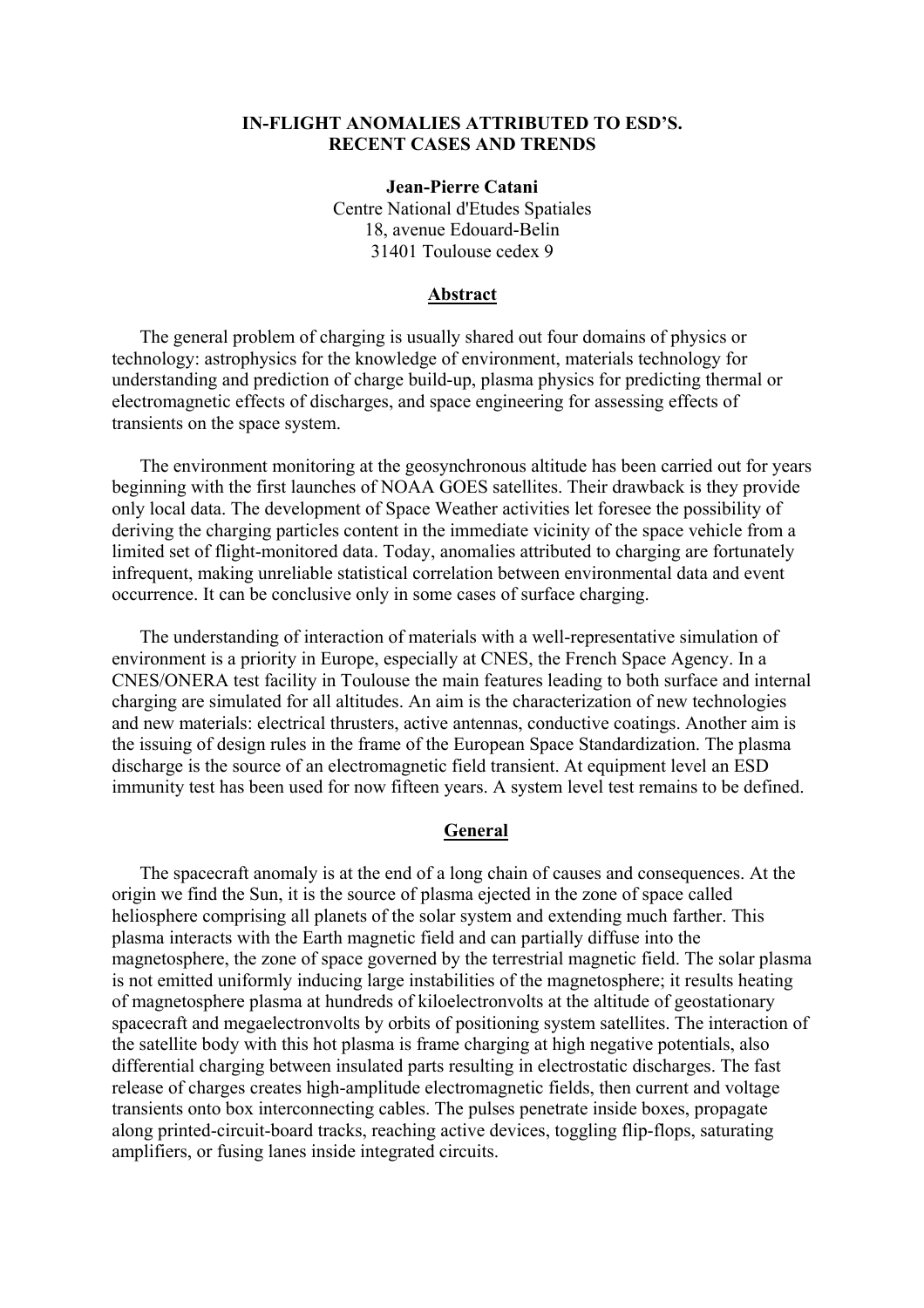Each step of the process is highly random. Even if we are able to analyze each one, we have no mean to derive the behavior of the system from Sun observation or magnetosphere radiations monitoring, even not from electrical measurement on the spacecraft. On the opposite side, once an anomaly has occurred, it is possible (and useful) to assess the probability of a charging cause. It is the aim of on-orbit investigations.

### **Investigation**

### **Main steps of investigation**

How to know what happens in flight? A Ground Control Center dedicated to a Space System is permanently checking the spacecraft configuration. An alarm or warning is triggered when the spacecraft is getting out of its nominal working state. An electrostatic discharge is not observed itself but only when it has permanent consequences. Telemetry data is never designed for surveying unforeseen events; it is defined for command control and good-health diagnosis. Probes are exceptionally implemented on commercial spacecraft to determine the state of environment at the location of the spacecraft, at the time of the anomaly.

Spacecraft event understanding is the conclusion of three convergent ways of analysis: environmental data monitoring, vacuum charging tests, and electromagnetic immunity tests. Only one criterion is rarely convincing enough.

#### **First step: Use of environmental monitors**

What is the electronic content at time and location of the satellite? Charging fluxes are varying very rapidly, the duration of a charging event is only a few minutes. Since there is no on-board sensor, we can only lean on environmental plots issued by the Space Environment Center of Boulder, CO, USA [\(0\)](#page-2-0). It is only informative because measurements are not made at the same location of the orbit as the concerned spacecraft. A proton analyzer provides proton flux data from solar flares in three spectral bands: E>10 MeV, E>50 MeV and E>100 MeV. By experience, only the upper band is correlated with upsets (which are not charging effects). Electron fluxes are plotted for two bands: E>600 keV and E>2 MeV. The collapse of high-energy electrons is an effect of substorm mid-energy electron fluxes, an indication of possible surface charging. On the third panel, the  $H<sub>p</sub>$  magnetic component at GOES location is plotted. The plot would be a clean sine curve in absence of geomagnetic activity. Magnetic noise on this curve witnesses to substorm fluxes of precipitating midenergy particles. On the lowest panel, planetary K-indices bar-plots confirm occurrence of substorms (when  $K_p$  is above 3).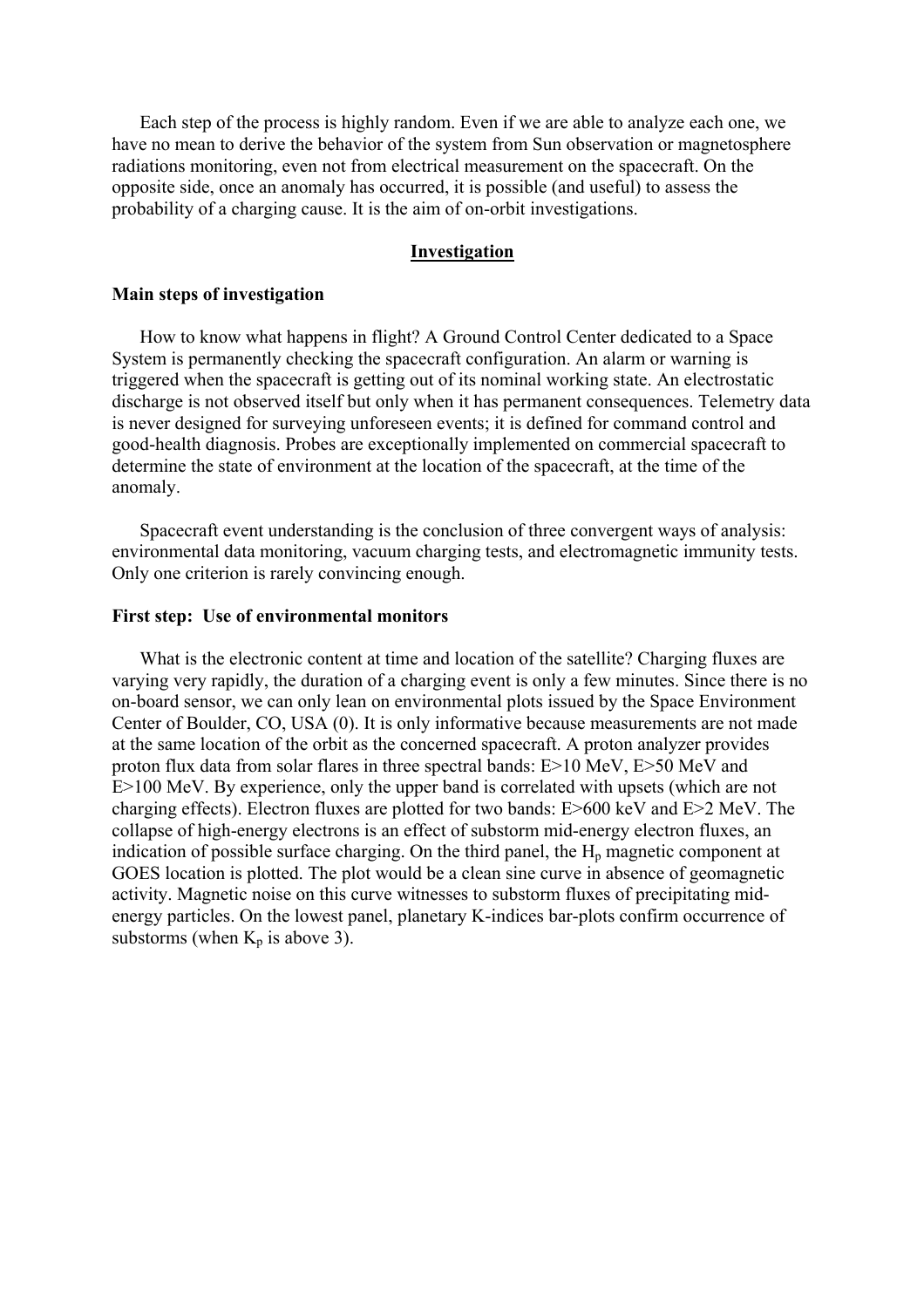

# <span id="page-2-0"></span>**Figure 1. Example of data used for determination of solar and geomagnetic environment. Information from the Space Environment Center, Boulder, CO, National Oceanic and Atmospheric Administration (NOAA), US Dept. of Commerce.**

During active periods, during the existence of a magnetic storm, the probability is high for the spacecraft to be impacted by energetic electrons. However even during very quiet periods, charging fluxes are still possible. Moreover we have to take into account a "memory effect". Impinging electrons during active periods become embedded inside dielectric material and can be free some hours, maybe some days, later, resulting into an electrostatic discharge. Electrons of moderate energy (a few 10keV's), buried in surface materials can be responsible of this effect. The discharge triggering may have several causes; for example a local dissymmetry of charge induced by lighting, creates a voltage difference where the voltage was uniform in darkness.

MultiMeV electron fluxes may vary through several decades at different space-time locations. Moreover the charging effect is highly dependent on the spectral signature. They can have a beneficial effect by keeping surface-voltage building-up (radiation-induced conductivity). On the opposite side they are cause of hazardous internal charging.

## **Second step: Use of environment simulators**

Charging properties of rough materials are more or less known. Bulk and surface resistivity, secondary emission yield to electrons and ions, photoemission efficiency are documented during the spacecraft development for charging assessment. Actually, materials are used in complex assemblies; possible interactions between adjacent materials have an influence on charging balance and discharge processes. Testing flight-representative items in a vacuum facility with a representative charging ambiance is a way for assessing the discharge risk. It provides information on discharge characteristics: duration of the discharge, current amplitude, and associated electromagnetic field. It will also provide information for the design of an electromagnetic simulator.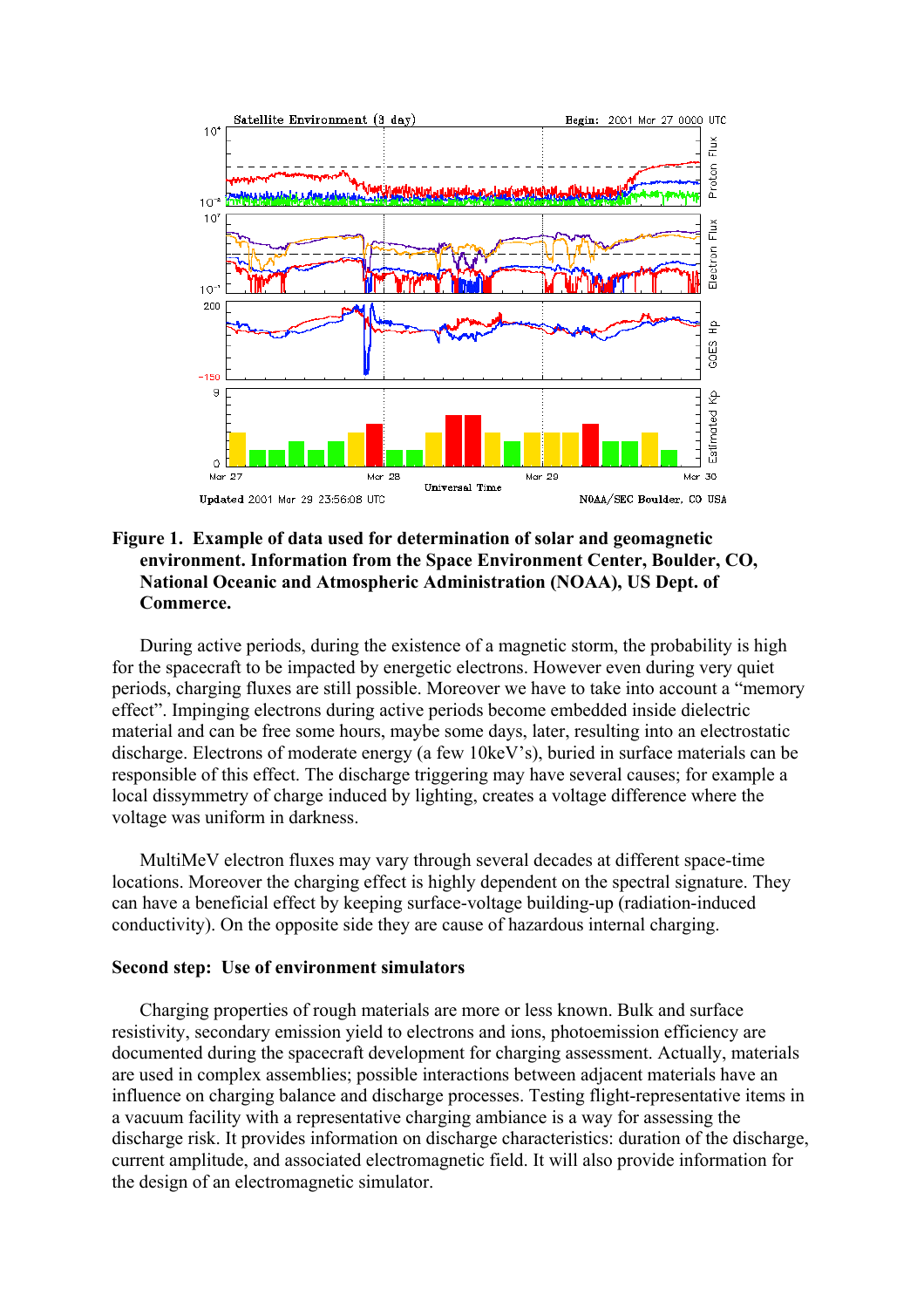A set of electron guns generates an electron beam in broad range of energy from 10 keV to 200 keV or more. The item under test is polarized with respect to the chamber walls for simulating the absolute voltage of the spacecraft. UV-light or a proton source simulates locally the positive charging effect of sunlight.



# **Figure 2. Wide-spectrum charging environment facility SIRENE (photo ONERA)**

A NASCAP simulation is useful for preparing the test and defining the voltage configuration (polarization) of the specimen under test and the electron flux.

# **Third step: Use of ESD simulators**

The plasma created by the electrostatic discharge can have primary effects; for example, to trigger a cold arc discharge between cells of the solar generator. However, in most cases electromagnetic effects of electrostatic discharges are preponderant. Two types of electromagnetic sources have been identified.

The discharge process is a transition from a charged state to a discharged one; it is seen as an electric-field transient step. During the transition, a replacement current is flowing in the spacecraft frame; this is one of electromagnetic sources. At the same time, electrons are blown off from the site of discharge, repelled by the negative potential. The charge present at a given time in free space before being recollected (or lost in space) generates an electric field pulse of several tens of kilovolts per meter in the immediate vicinity of the site of discharge, inducing current or voltage pulses onto close wires or bundles.

What is the response of a box to an electrostatic discharge, in other terms is the anomaly a possible response of the box to an electrostatic discharge? Analyzing the electrical schemes or drawings is not conclusive. Immunity or susceptibility is affair of details; it is the consequence of parasitic elements, stray capacitances, bonding inductances, nonlinear effects in active devices, a lot of unspecified parameters. A susceptibility test is the only mean to know the equipment behavior to electrostatic discharges. A numerical analysis is useful to understand the susceptibility mechanism inside the box.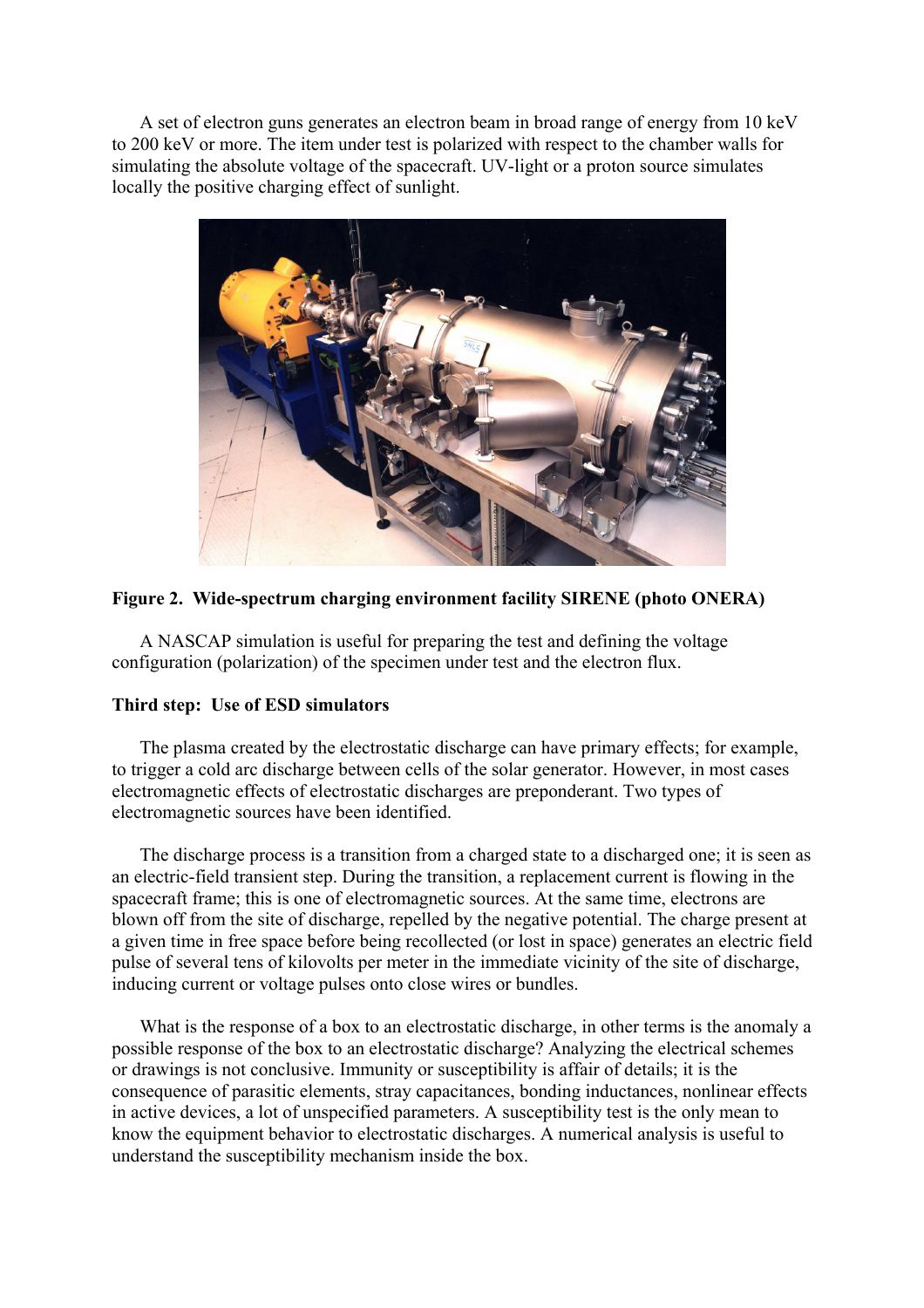At equipment level a susceptibility test has been developed at CNES and used for fifteen years. This is a recommended test of the standard "ISO-14302, EMC for Space Systems. It can be performed by a coupling method using a wire adjacent to the bundle [\(0\)](#page-4-0). A 100pF capacitor charged at 6kV is discharged through a fast spark gap. The discharge current is electromagnetically coupled to the bundle. This test has been designed to replace the radiated field test from a sparking device and the conducted test by discharging an arc onto the structure, tests defined by the older MIL-STD-1541 standard.

In most cases ESD events and electronic upsets have no consequence at system level due to internal redundancy or logical filtering. A system level test remains to be defined.



## <span id="page-4-0"></span>**Figure 3. Recommended spacecraft charging ESD immunity test at unit level**

### **Flight Experiences**

All anomalies experienced in flight have not the same weight. We used to distinguish at least two kinds of anomalous behavior:

- Major anomalies: malfunctioning (temporary or permanent) with operational consequences (failure, automatic recovery, loss of control, loss of performances)
- Minor anomalies: anomalous functioning without operational consequence.

We give the example of a European program of several satellites, totalizing 22 temporary major anomalies for 38 years of cumulated time in orbit, about one event per satellite every two years. It seems to be a normal rate for the current generation of satellites. The associated outages are well inside the standard requirement and far from hundreds of events experienced in the 70's or 80's which have initiated research programs about charging.

However the fact that anomalies consecutive to charging events are still experienced from time to time is the indication we are at the border-line between safe and weak systems. Most of anomalies occur on subsystems connected to an external equipment, sensor or actuator; this is a noticeable point which helps us to define mitigation techniques and prepare test plans.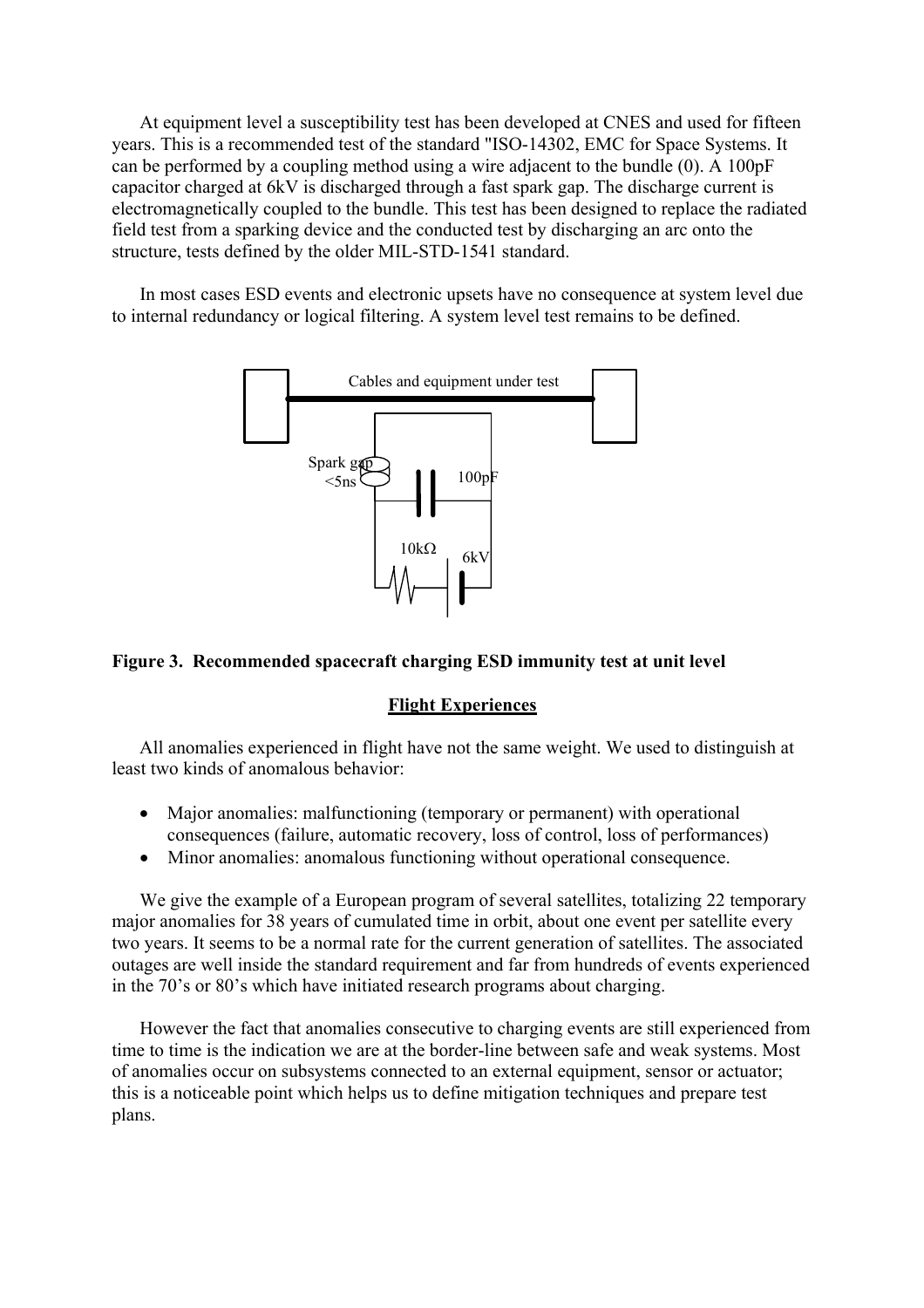## **First example: Unlocking of a phase-locked loop**

The described anomaly is unlocking of a receiver phase-locked loop. Applying the normal procedure of investigation when an environmental induced discharge is suspected, we plot events on a time-date diagram ([Fi](#page-5-0)gure 4).



<span id="page-5-0"></span>**Figure 4. Time-date distribution: seasonal and time dependence (from 12 events in 5 years)** 

Though the small numbers of events, the dots do not seem randomly distributed, a seasonal and time dependence is visible. Mainly, a majority of events has occurred in the morning where surface charging is more frequent. Views of NOAA diagrams ([Fi](#page-5-1)g. 5) sometimes show a correlation between the geomagnetic activity and occurrence of anomalies. The charging event is guessed from ripples on the magnetic field amplitude at the altitude of geostationary satellites. It was true for 11 events not for the twelfth one, on June 28<sup>th</sup>, 2002. This kind of exception is not infrequent, rendering difficult definite conclusions.



<span id="page-5-1"></span>**Figure 5. NOAA reports for three of the events** 

As the anomaly was of minor type, reproducing it in under an EMC test was not attempted. It was explained by a voltage spike induced by an electrostatic discharge.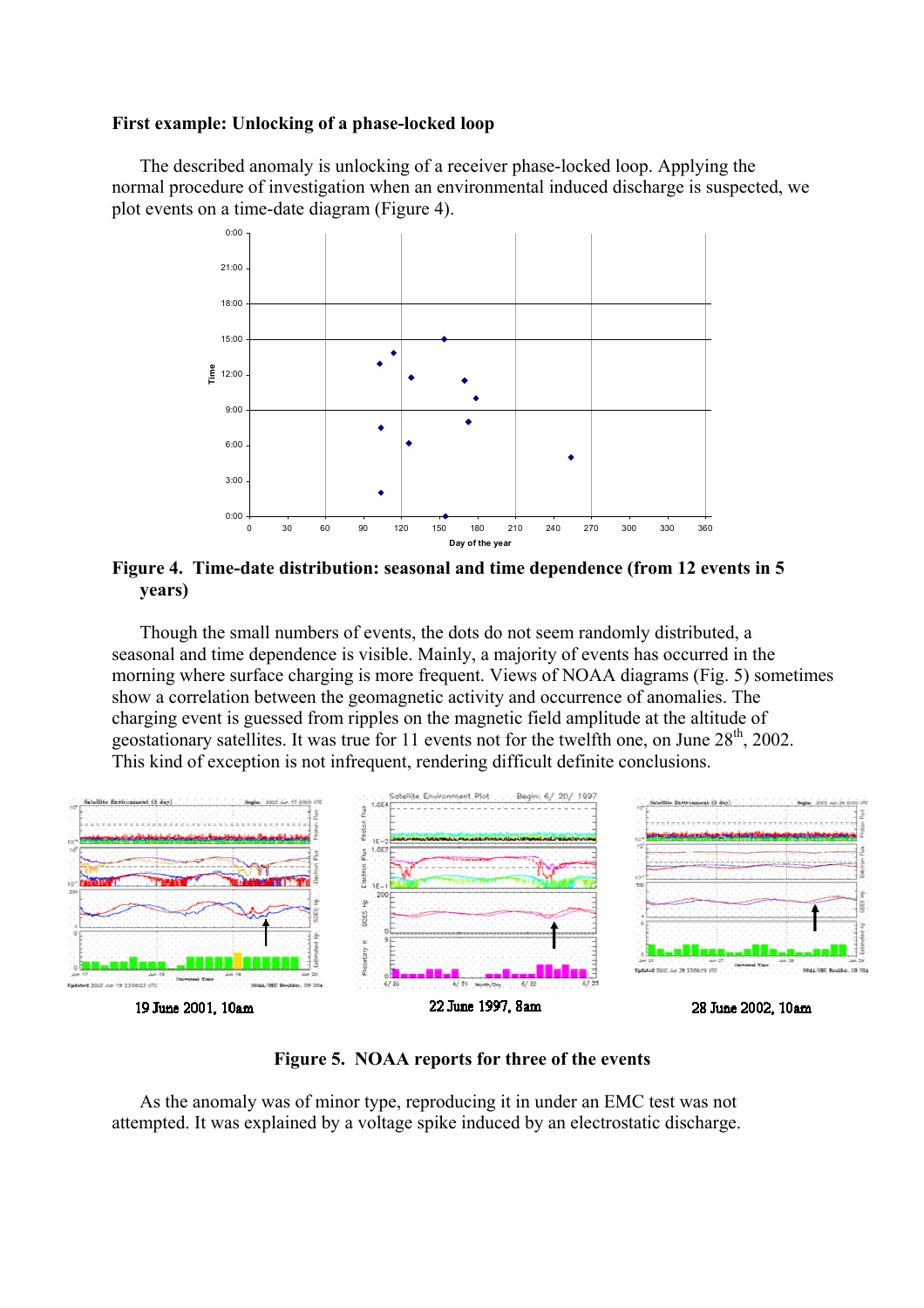### **Second example: saturation of an op-amp**

The second example is concerning six events in seven years on different satellites using the same type of equipment. One event occurred some days after the coronal mass ejection of January  $6<sup>th</sup>$ , 1997 when the level of multiMeV electron flux was largely increased. Four events took place in the morning quadrant of local time, two outside. From the environment monitoring it was seen that this anomaly always occurred following a storm when the highenergy content of the magnetosphere had become maximal. Environmental induced discharges were supposed to be the cause of anomalies.

The anomaly is seen as the saturation of an operational amplifier [\(0\)](#page-6-0) masking the nominal low-level signal [\(0\)](#page-6-1). It was a temporary malfunction the consequence of which was an outage of the whole subsystem. The electronic anomaly was well-explained by a voltage spike in the vicinity of the op-amp input stage. It was reproduced by an ESD immunity test confirming the hypothesis.



<span id="page-6-0"></span>**Figure 6. Simplified scheme of the comparator** 



<span id="page-6-1"></span>**Figure 7. The recurrent pulse on channel A is masked by the low response to the transient on channel B** 

### **Towards an ESD-free program**

A design and development objective would be a zero-failure mission. In most cases programs are not actually affected by environmental induced discharges. This is a pretext to decrease the costly effort of implementing mitigation techniques with respect to the charging risk. However, any manufacturer has been, is or will face major problems related to charging. The first effort consists of convincing management the risk is not overestimated. The spacecraft provider has to lean on experimented staff. It is not so easy since various domains of physics and technology are involved. The subject needs a continuous funding even when there is an apparent absence of risk in periods free of anomalies.

Mitigation techniques for lowering the charging risk follow two convergent ways. Everything is done for decreasing the number of discharge sources, in the same time, any